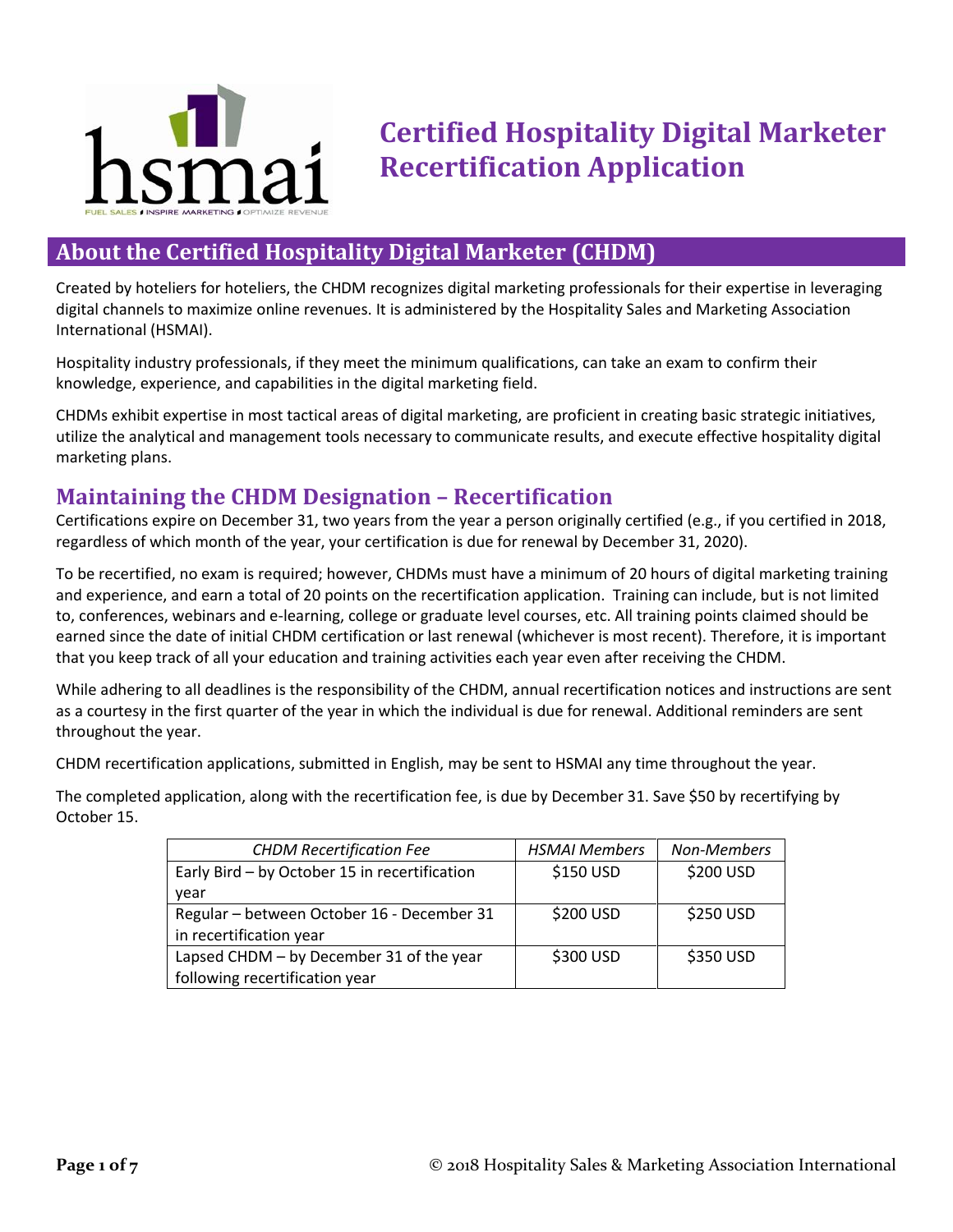

# **Certified Hospitality Digital Marketer Recertification Application**

## **I: Applicant Information**

In the space below, please provide your primary contact information. HSMAI will use the information provided to contact you regarding your application status and all future communications.

| Date of Application:                         |  |
|----------------------------------------------|--|
| Date of Your Original CHDM<br>Certification: |  |
| Full Name:                                   |  |
| Job Title:                                   |  |
| Employer:                                    |  |
| <b>Mailing Address:</b>                      |  |
| City, State/Province                         |  |
| Zip/Postal Code                              |  |
| Country                                      |  |
| Phone:                                       |  |
| Fax:                                         |  |
| Email:                                       |  |
| LinkedIn Profile Address:<br><b>Required</b> |  |

# **II: Professional Experience – Minimum 2 Points/Maximum 25 Points**

All experience Candidates must have attained a minimum of one (1) year of verifiable professional experience in either hospitality, or digital marketing.

A resume and verification letter signed by your current supervisor must accompany this application.

- $\bullet$  First 1 year of experience  $-$  2 points
- $\bullet$  Each additional year of experience  $-1$  point

| <b>Job Title</b> | Employer | <b>Dates of Experience</b>     | <b>Points</b> |
|------------------|----------|--------------------------------|---------------|
|                  |          |                                |               |
|                  |          |                                |               |
|                  |          |                                |               |
|                  |          |                                |               |
|                  |          |                                |               |
|                  |          | <b>Total Experience Points</b> |               |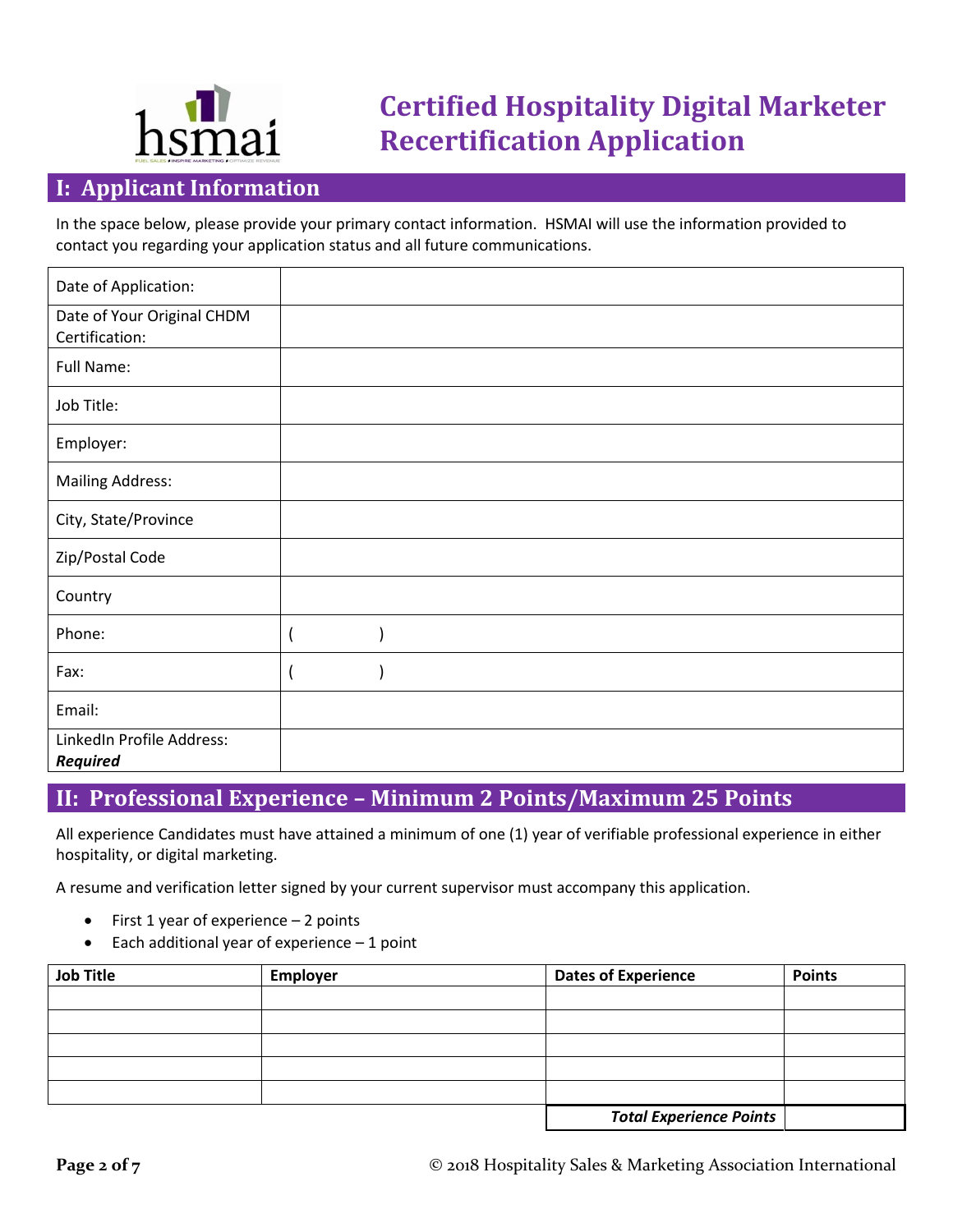# **III: On-the-Job Responsibilities for the Last Two (2) Calendar Years – Minimum 3 Points/Maximum 25 Points**

Candidates must have had some on-the-job responsibilities in digital marketing in the last two (2) calendar years. Be sure to claim points as applicable in each of the following categories:

## *Marketing Budget Development*

- Have a strategic role in the development of an annual marketing budget under \$100,000 3 points
- Have a strategic role in the development of an annual marketing budget between \$100,000 \$500,000 6 points
- Have a strategic role in the development of an annual marketing budget between \$500,000 \$1 million 9 points
- $\bullet$  Have a strategic role in the development of an annual marketing budget above \$1 million 12 points

## *Time Spent on Digital Marketing Initiatives*

- Spend 25-50% of your time on digital marketing initiatives  $-3$  points
- Spend 50-75% of your time on digital marketing initiatives 6 points
- Spend 75-90% of your time on digital marketing initiatives  $-9$  points
- Spend 90-100% of your time on digital marketing initiatives 12 points

## *Directing Marketing for Properties*

- Have a strategic role in directing marketing for 1 3 properties 3 points
- Have a strategic role in directing marketing for 4 9 properties 6 points
- Have a strategic role in directing marketing for 10 or more properties 9 points

## *Relationship Management*

 Spend at least 25% of your time managing OTA, social media, reputation management, agency, and/or vendor relationships for a property(s)  $-3$  points

| Responsibility | <b>Dates of Responsibility</b>       | <b>Points</b> |
|----------------|--------------------------------------|---------------|
|                |                                      |               |
|                |                                      |               |
|                |                                      |               |
|                |                                      |               |
|                |                                      |               |
|                |                                      |               |
|                |                                      |               |
|                |                                      |               |
|                |                                      |               |
|                |                                      |               |
|                |                                      |               |
|                |                                      |               |
|                |                                      |               |
|                |                                      |               |
|                |                                      |               |
|                | <b>Total Responsibilities Points</b> |               |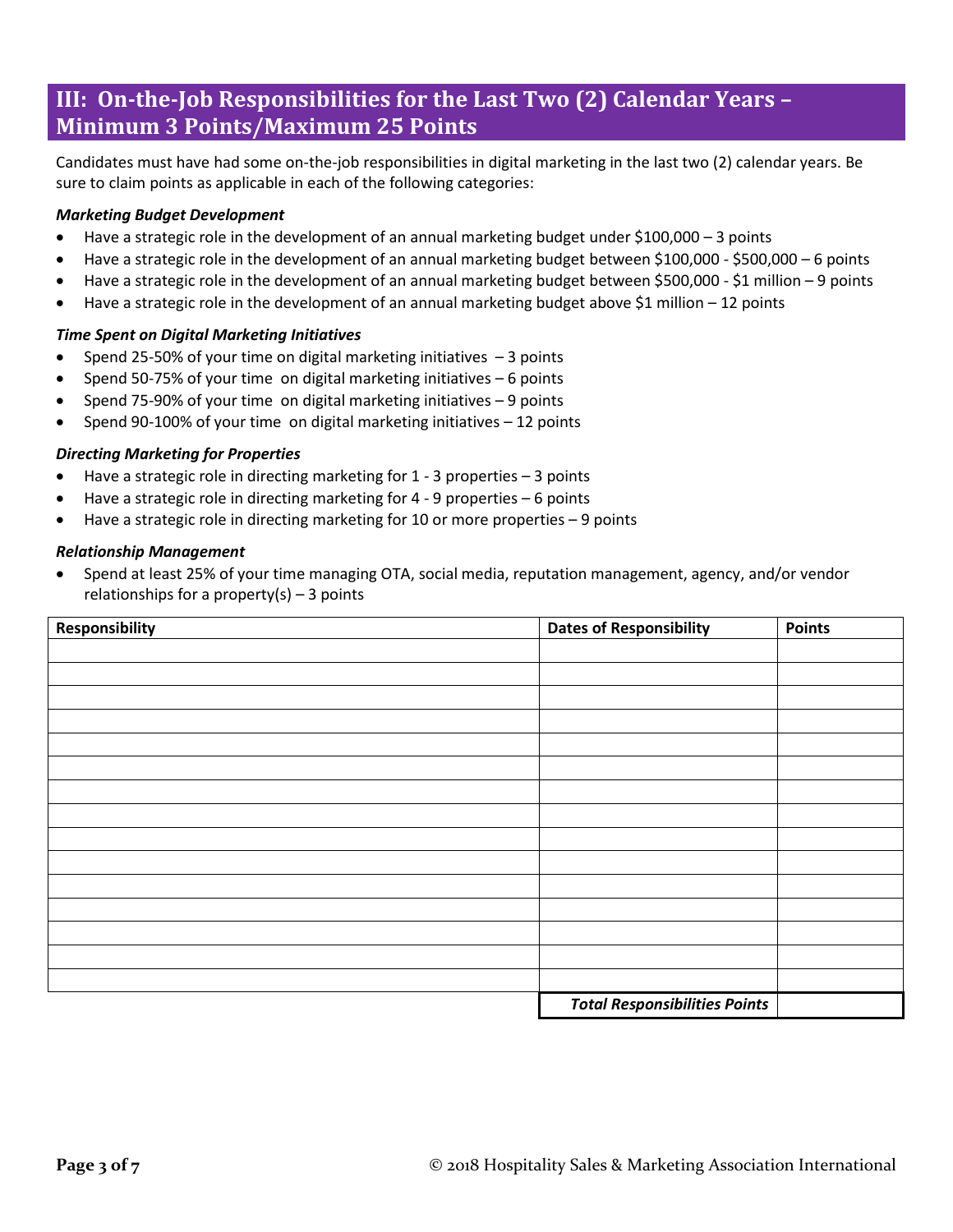## **IV: Industry Activities – Minimum 1 Points/Maximum 10 Points**

Candidates must have contributed in some way to the hospitality industry.

## **A. Membership in an Industry Organization**

- Member of HSMAI 2 points per year
- Member of another hospitality industry association including HEDNA, ASAE, DMAI, PCMA, IBTA, MPI, etc. 1 point per year

| <b>Association Name</b> | <b>Dates of Membership</b>     | <b>Points</b> |
|-------------------------|--------------------------------|---------------|
|                         |                                |               |
|                         |                                |               |
|                         |                                |               |
|                         | <b>Total Membership Points</b> |               |

## **B. Leadership in an Industry Organization**

- Member of HSMAI Executive Committee or Board at the Regional or Global level 5 points
- President of an HSMAI professional chapter 5 points
- Other officer or director of an HSMAI chapter 2 points per year served
- HSMAI Digital Marketing Council member 2 points per year served
- President of a chartered HSMAI collegiate chapter 1 points
- Officer or committee chair of another hospitality industry association  $-1$  point per year

| <b>Association Name</b> | <b>Your Role</b> | <b>Dates of Service</b>                 | <b>Points</b> |
|-------------------------|------------------|-----------------------------------------|---------------|
|                         |                  |                                         |               |
|                         |                  |                                         |               |
|                         |                  |                                         |               |
|                         |                  | <b>Total Association Service Points</b> |               |

## **C. Authoring Published Articles**

- Authoring a published article on digital marketing 1 point per article
- Publishing in an academic, peer-reviewed journal 3 points per article

| <b>Article Title</b> | <b>Publication</b> | <b>Date of Publication</b>     | <b>Points</b> |
|----------------------|--------------------|--------------------------------|---------------|
|                      |                    |                                |               |
|                      |                    |                                |               |
|                      |                    |                                |               |
|                      |                    | <b>Total Publishing Points</b> |               |

## **D. Speaking at Industry Programs/Meetings**

Speaking at industry programs and meetings – 1 point per presentation

| <b>Presentation Title</b> | <b>Program/Meeting Name</b> | Date of Program/Meeting        | <b>Points</b> |
|---------------------------|-----------------------------|--------------------------------|---------------|
|                           |                             |                                |               |
|                           |                             |                                |               |
|                           |                             |                                |               |
|                           |                             | <b>Total Publishing Points</b> |               |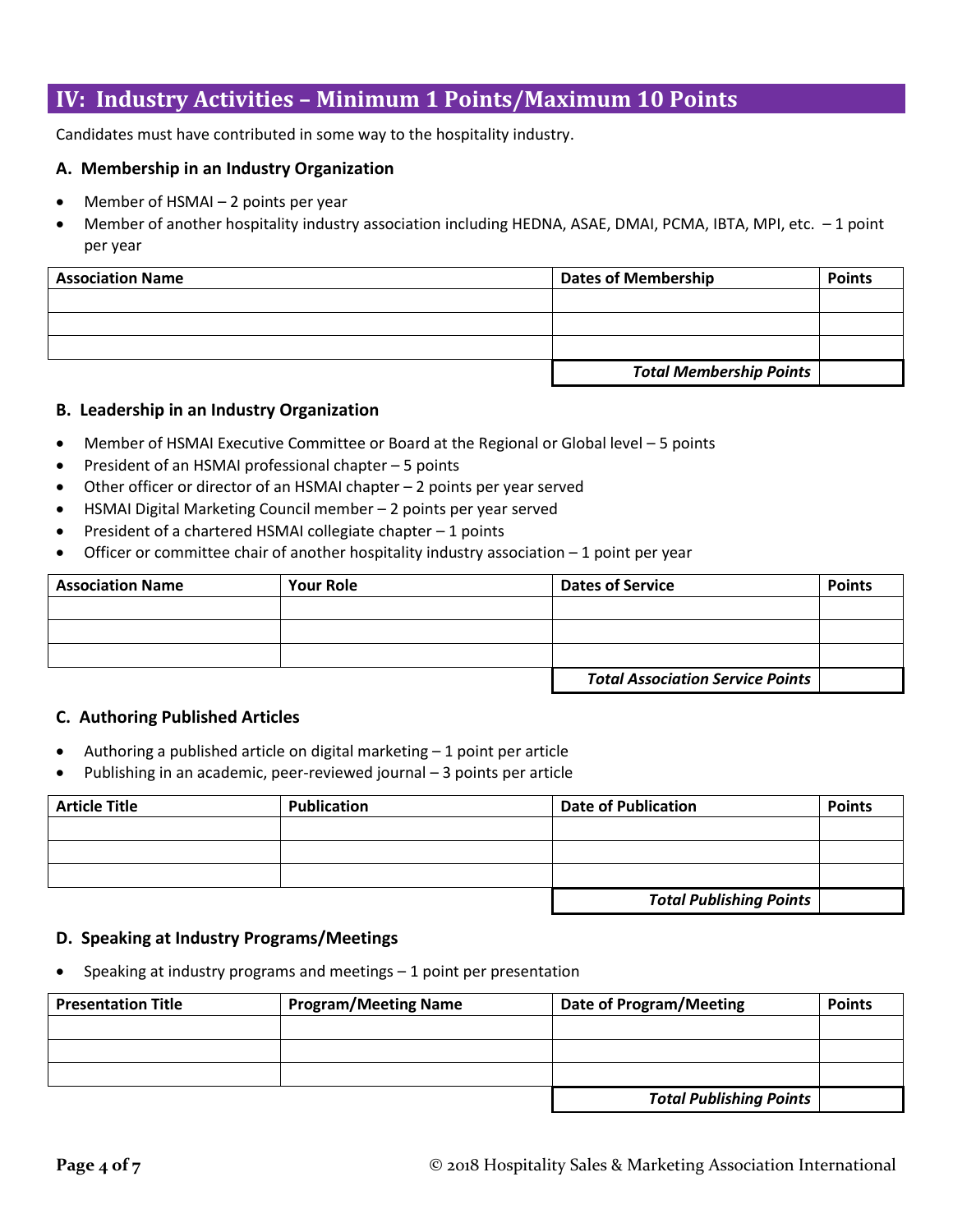# **V: Education – Minimum 20 Points/No Maximum**

## **A. Higher Education Coursework**

- Post-graduate degree (e.g., MA, MBA, MS, PhD) from an accredited institution or university  $-15$  points
- Bachelor's degree in Hospitality Administration from an accredited institution or university 20 points
- Bachelor's degree, other than in Hospitality Administration, from an accredited institution or university 15 points
- Associate's degree in Hospitality Administration from an accredited institution or university 10 points
- Associate's degree, other than in Hospitality Administration, from an accredited institution or university 5 points

| <b>Degree or Course Name</b> | Institution | Dates of Study                       | <b>Points</b> |
|------------------------------|-------------|--------------------------------------|---------------|
|                              |             |                                      |               |
|                              |             |                                      |               |
|                              |             |                                      |               |
|                              |             |                                      |               |
|                              |             | <b>Total Higher Education Points</b> |               |

## **B. Non-Academic Coursework/Professional Development**

Earn CHDM credit for actual clock time of qualifying non-academic coursework and professional development up to a maximum of 8 CHDM credits per day. (Example: 1½ hours of qualifying education equals 1.5 CHDM credits.)

Any continuing professional education offered by any professional entity may be acceptable toward the professional development requirement as long as it is directly related to digital marketing as defined by the CHDM study guide and CHDM exam content outline, and meets the guidelines outlined below.

Acceptable professional development activities include conferences, workshops, seminars, or classes (including face-toface, audio/videoconference, and online delivery) offered by:

- HSMAI
- Brands or management companies
- Other hospitality industry- specific organizations (e.g., HEDNA, PCMA, DMAI, etc.)
- Other digital marketing education providers (e.g., Google, TripAdvisor, marketing agencies, etc.)

The following are NOT eligible to earn CHDM credit: 1) General software/training courses; 2) Expo hall hours; 3) Networking receptions; 4) Breaks between educational sessions; 5) Product-specific promotional demonstrations.

| <b>Course Name</b> | <b>Presented By (Organization Name)</b> | Date(s)                              | <b>Points</b> |
|--------------------|-----------------------------------------|--------------------------------------|---------------|
|                    |                                         |                                      |               |
|                    |                                         |                                      |               |
|                    |                                         |                                      |               |
|                    |                                         |                                      |               |
|                    |                                         |                                      |               |
|                    |                                         |                                      |               |
|                    |                                         |                                      |               |
|                    |                                         |                                      |               |
|                    |                                         |                                      |               |
|                    |                                         |                                      |               |
|                    |                                         | <b>Total Non-Academic Coursework</b> |               |
|                    |                                         | <b>Points</b>                        |               |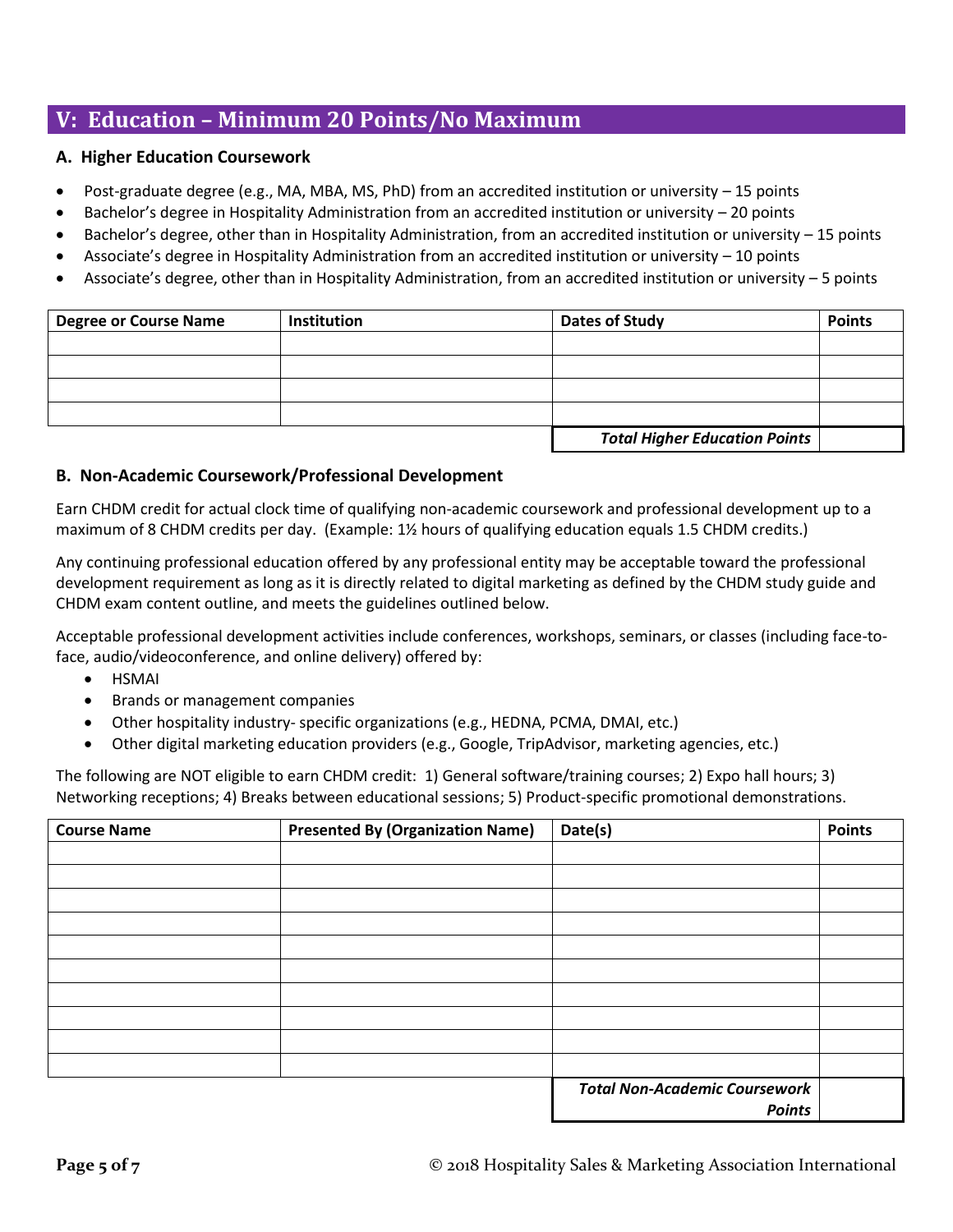## **VI: Additional Certification – No Minimum / No Maximum**

You may claim 5 points per certification that you hold in certain other related disciplines within the hospitality industry including the Certified Hospitality Sales Executive (CHSE), Certified in Hospitality Business Acumen (CHBA), Certified Meeting Professional (CMP), Certified Hotel Administrator (CHA), Certified Hospitality Marketing Executive (CHME), and Certified Revenue Management Executive (CRME).

You may also claim 5 points per digital marketing certification, including but not limited to:

- Google AdWords Certification
- SEO Certification
- Omniture Certification
- eMarketer certifications

| <b>Certification</b> | <b>Date Awarded</b>               | <b>Points</b> |
|----------------------|-----------------------------------|---------------|
|                      |                                   |               |
|                      |                                   |               |
|                      |                                   |               |
|                      |                                   |               |
|                      | <b>Total Certification Points</b> |               |

## **VII: Point Totals – Minimum 20 Points / No Maximum**

Enter your point totals from each section above. You must have a minimum of 50 points.

| <b>Section</b>                                   |                                | <b>Total Section Points</b> |
|--------------------------------------------------|--------------------------------|-----------------------------|
| <b>Professional Experience</b>                   |                                |                             |
| On-the-Job Responsibilities                      |                                |                             |
| Membership in an Industry Organization           |                                |                             |
| Leadership in an Industry Organization           |                                |                             |
| <b>Authoring Published Articles</b>              |                                |                             |
| Speaking at Industry Programs/Meetings           |                                |                             |
| <b>Higher Education Coursework</b>               |                                |                             |
| Non-Academic Coursework/Professional Development |                                |                             |
| <b>Additional Certification</b>                  |                                |                             |
|                                                  | <b>Total Cumulative Points</b> |                             |